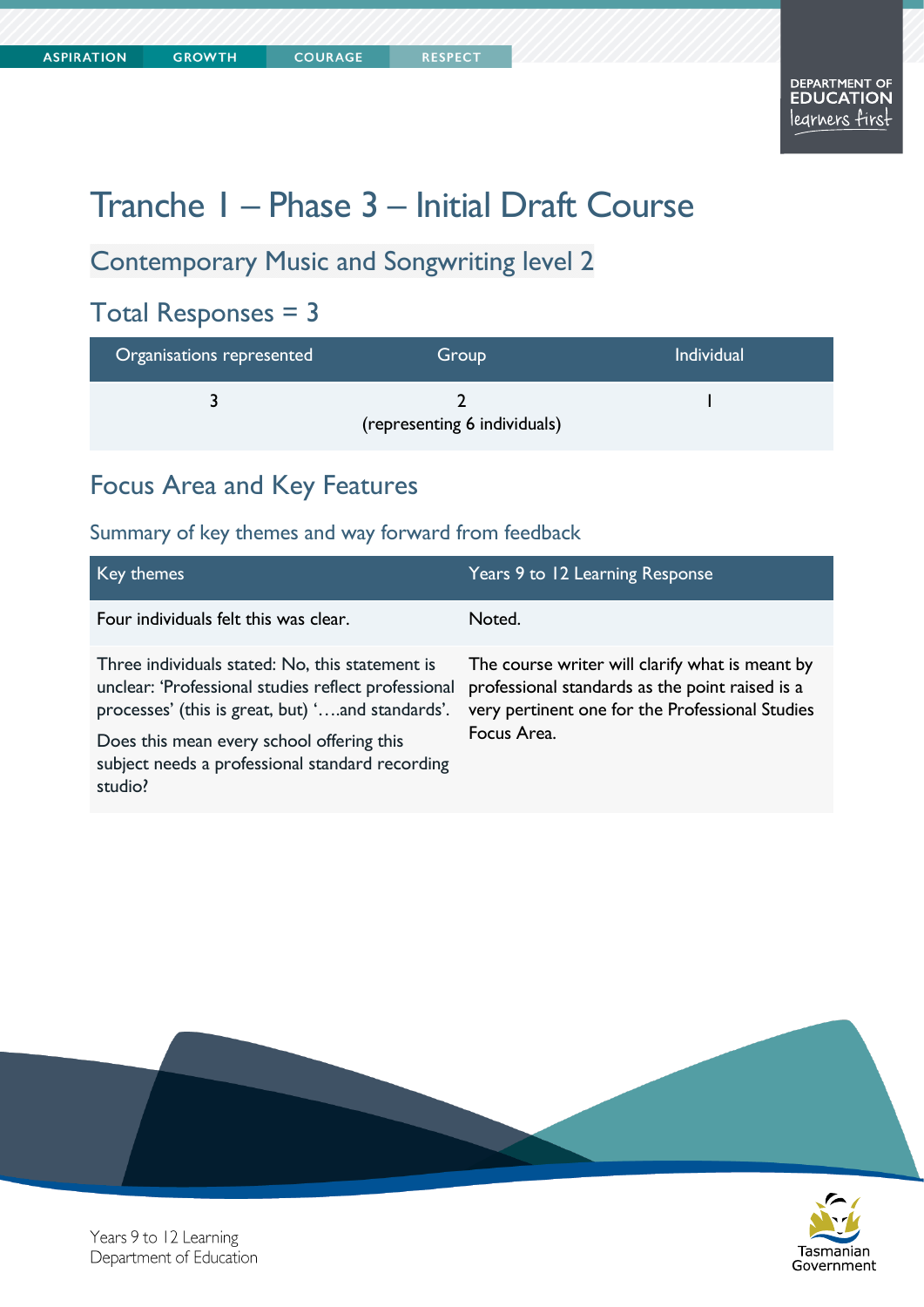# Course Rationale and Description

#### Summary of key themes and way forward from feedback

| Key themes                                                                                                                                                                                                                                         | Years 9 to 12 Learning Response                                                                                                                                                                                                                                                                                                                              |
|----------------------------------------------------------------------------------------------------------------------------------------------------------------------------------------------------------------------------------------------------|--------------------------------------------------------------------------------------------------------------------------------------------------------------------------------------------------------------------------------------------------------------------------------------------------------------------------------------------------------------|
| All noted the rationale was clear.<br>However, three individuals noted it was clear,<br>although it requires too much for a one-year<br>course. It incorporates everything the current<br>contemporary music course covers and then<br>adds extra. | Noted.<br>An overall thread to the feedback is that the<br>course needs further delineation from Music 2,<br>especially the Theory expectations.<br>There should be further clarity that<br>Contemporary Music and Songwriting 2 is a<br>pathway to University Connections Program<br>(UCP) Songwriting and that Music 2 and 3 are<br>pathways to UCP Music. |

### Integration of General Capabilities

| Key themes                                                                                                                                                                                                                           | Years 9 to 12 Learning Response                                                                                                                                        |
|--------------------------------------------------------------------------------------------------------------------------------------------------------------------------------------------------------------------------------------|------------------------------------------------------------------------------------------------------------------------------------------------------------------------|
| Four individuals noted the General Capabilities<br>were clear.                                                                                                                                                                       | Noted.                                                                                                                                                                 |
| Course description needs refining.<br>Some suggestions to refine wording included:<br>• First sentence: remove 'and/or songs' as the<br>term contemporary music includes songs.<br>• Range of styles including (but not limited to): | The course writer can further clarify and<br>streamline the course description.                                                                                        |
| Where does sustainability fit in? The others are<br>clear.                                                                                                                                                                           | The course writer was asked to automatically<br>include the Cross-Curriculum Priorities but<br>unless Sustainability is specifically targeted it<br>should be removed. |
| There is a typographical error here with a word Noted.<br>needing to be deleted – 'The cross-curriculum<br>priorities (are) enabled'                                                                                                 |                                                                                                                                                                        |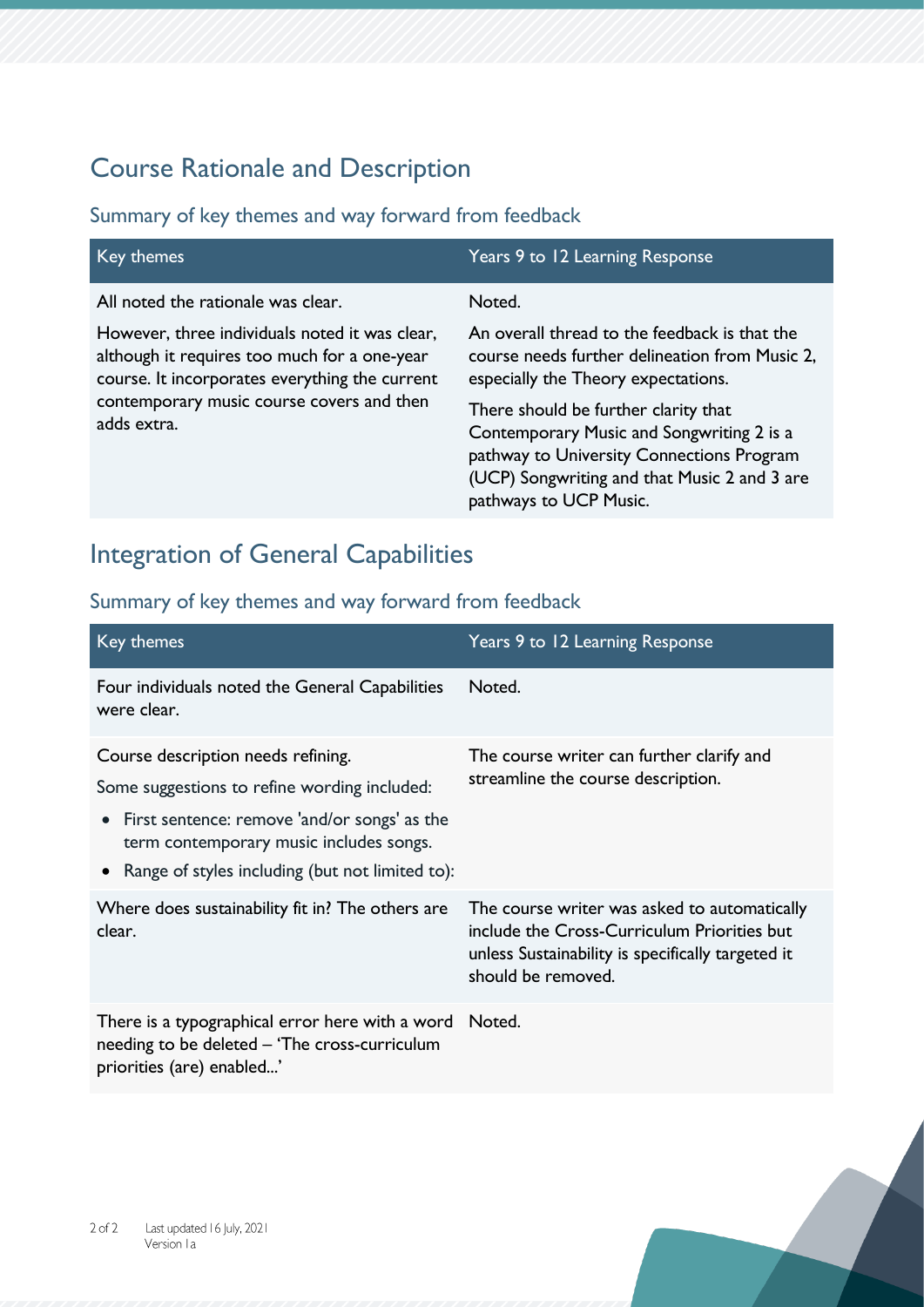# Pathways

#### Summary of key themes and way forward from feedback

| Key themes                                                                                                                                                                                                                                                                                                           | Years 9 to 12 Learning Response                                                                                                                                                                                  |
|----------------------------------------------------------------------------------------------------------------------------------------------------------------------------------------------------------------------------------------------------------------------------------------------------------------------|------------------------------------------------------------------------------------------------------------------------------------------------------------------------------------------------------------------|
| Some Pathways are not defined. Pathways<br>should include:                                                                                                                                                                                                                                                           | The course writer will add these for Phase 4.                                                                                                                                                                    |
| • VET Certificate II & III in Music (Year 11<br>into $12$ )<br>• TAS TAFE Certificate IV in Music (beyond<br>year $ 2$ )<br>• Direct employment in the music industry                                                                                                                                                |                                                                                                                                                                                                                  |
| It should NOT be noted as a pathway to Music<br>3. There is too much content in this course, as<br>it stands, to adequately prepare for the theory<br>requirements of Music 3. There also needs to<br>be more focus on instrumental skill<br>development if this is to adequately prepare for<br>UCP Music (FCP113). | The course writer has noted the delineation<br>between the Music 2 and Music 3 pathway and<br>the Contemporary music pathway.<br>The communication around these two pathways<br>will be important going forward. |

# Course Requirements

| Key themes                                                                                                                                                                                                                                                                                                                                     | Years 9 to 12 Learning Response                                                                        |
|------------------------------------------------------------------------------------------------------------------------------------------------------------------------------------------------------------------------------------------------------------------------------------------------------------------------------------------------|--------------------------------------------------------------------------------------------------------|
| Four individuals agreed access requirements are<br>clear. All agreed resource requirements clear.                                                                                                                                                                                                                                              | Noted.                                                                                                 |
| Some specific comments included:<br>• Unlike the statement at the beginning of the<br>Pathways section, the access statement<br>implies no previous experience is necessary.<br>• Spelling errors in software names need<br>checking.<br>• In resource requirements 'public address'<br>and 'audio workstation' don't need capital<br>letters. | The course writer can action these suggestions<br>and change for the Phase 4 version of the<br>course. |
|                                                                                                                                                                                                                                                                                                                                                |                                                                                                        |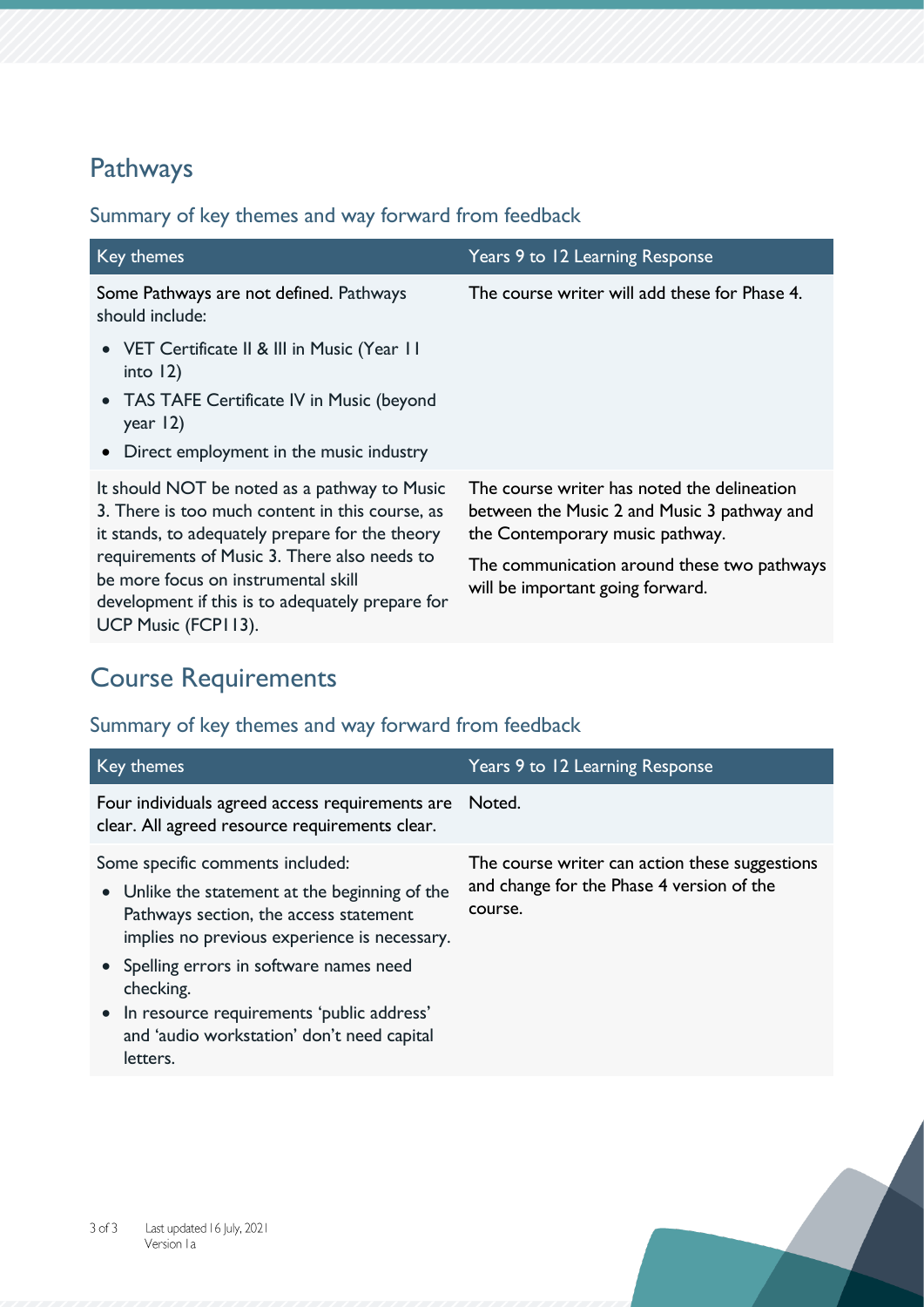Three individuals stated: Whilst the document needs to be robust, it should be written in plain English so that it is accessible to learners likely to study the subject.

#### Key themes Years 9 to 12 Learning Response

Some of this language came from generic sections and was not the direct responsibility of the course writer.

All effort will be made to use plain English, but some terms, for example 'ideate', were part of the explanation for the Professional Studies focus area.

through the year might alleviate such concerns.

### Course Structure, Delivery and Progression

#### Summary of key themes and way forward from feedback

| Key themes                                    | Years 9 to 12 Learning Response                |
|-----------------------------------------------|------------------------------------------------|
| Modules 2 and 3 would work better if they ran | The course writer will investigate whether the |
| concurrently so that students have the skills | delivery can be optional and if so, make this  |
| they need across the modules. This would mean | possible.                                      |
| all three modules running concurrently.       | The course writer will investigate whether 3   |
| Teacher should have the option to choose the  | concurrent modules is possible, although this  |
| sequence of Modules 2 and 3 as there is no    | seems unlikely under the current parameters.   |
| prerequisites for success in Module 3.        | Possible wording might be: It is recommended   |
| It was felt this subject would benefit from a | that Module I be delivered concurrently with   |
| more holistic approach than provided for in a | Modules 2 and 3. Although, it is recommended   |
| modularised mode. For example, a major event  | that Module 2 to be delivered before Module 3. |
| in Term I may require promotion and           | At this stage, the course must be modularised  |
| marketing. (Criteria 5); to prepare music for | as per the Years 9 to 12 Project Integrated    |
| 'Triple J Unearthed' students may need        | Model. The previous suggestion that would      |
| copyright knowledge earlier in the year       | allow for any module to be taught at any time  |

(Criteria 6); students may compose their best work in Term 3 (Criteria 3).

Further question asks whether criteria be assessed at any point of the year, or does it have to fall in line with the timeline of the module?

Progression is clear. Noted.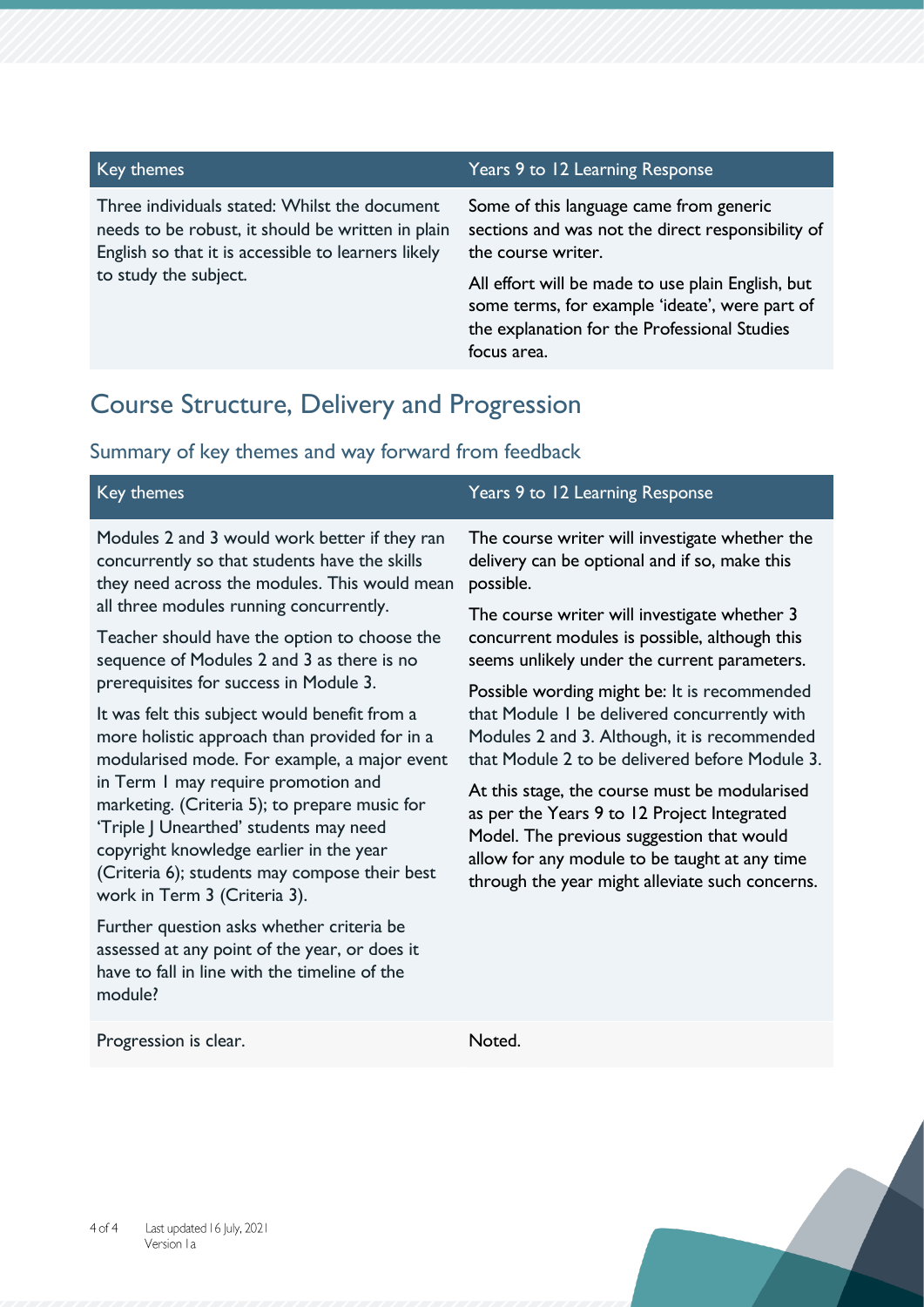# Module Content

| Key themes                                                                                                                                                                                                                                                                                                                                                                                                                                                                                                                                                                                                                                                                                                                                          | Years 9 to 12 Learning Response                                                                                                                                                                                                                                                                                                                                                                                                                                                                                                                                                                                                                                                                                                                                                                                                                                                                                                                                                                                             |
|-----------------------------------------------------------------------------------------------------------------------------------------------------------------------------------------------------------------------------------------------------------------------------------------------------------------------------------------------------------------------------------------------------------------------------------------------------------------------------------------------------------------------------------------------------------------------------------------------------------------------------------------------------------------------------------------------------------------------------------------------------|-----------------------------------------------------------------------------------------------------------------------------------------------------------------------------------------------------------------------------------------------------------------------------------------------------------------------------------------------------------------------------------------------------------------------------------------------------------------------------------------------------------------------------------------------------------------------------------------------------------------------------------------------------------------------------------------------------------------------------------------------------------------------------------------------------------------------------------------------------------------------------------------------------------------------------------------------------------------------------------------------------------------------------|
| Examples of comments provided included:<br>The heavy theory component of Module 2<br>would mean this module would take a<br>disproportionate amount of time to teach.<br>Clear - yes, but not necessarily logical.<br>There is a lack of clarity with the Work<br>Requirements.<br>• Why is Module 1, requiring the longest<br>teaching time to develop skills, only 21<br>hours, while Module 2 is 36 hours and<br>Module 3 is 25 hours.<br>• Why do the Work Requirements of the<br>modules not add up to 150 hours?<br>In Module 2 the final response (aural) does<br>not reflect the content of the course, nor<br>does it reflect the theoretical aspect.<br>In Module 3, where do health and safety<br>issues fit into the work requirements? | The course writer will appraise the module<br>content afresh from the feedback and address:<br>A disproportionate amount of content in<br>Module 1.<br>• Too many Industry skills in Module 1; make<br>the focus on performance and instrumental<br>skills, including aural and theory skills.<br>'Applying theoretical understanding to their<br>instrument/voice' and 'identify intonation<br>issues' belong in Module 1.<br>• Far more clarity needed around Work<br>Requirements and what they mean and again<br>a more even spread across modules. Will<br>define 'short performance', 'complete<br>performance', and 'performance for an<br>audience (live/recorded)'.<br>Clarity around composition/arrangement.<br>Make sure any 'critical assessment of<br>contemporary music' serves this course and<br>does not stray into Music 2 and 3 territory.<br>Module 3 to include 'safely' present a<br>contemporary piece.<br>• Clarity around Work Requirements and the<br>hours listed need to be made much clearer. |
| The robust nature of the course is excellent but The course writer will assess certain aspects of<br>is borderline too challenging for Level 2 music<br>students.<br>Excellent content but may favour students with<br>prior knowledge of theory concepts and uses.                                                                                                                                                                                                                                                                                                                                                                                                                                                                                 | the course to make sure it is robust and<br>challenging enough to be rigorous Level 2 but<br>will cater for the non-classically trained<br>musicians.<br>As noted previously the delineation between<br>this course and the Music 2 and Music 3<br>pathway will be clear and unambiguous.                                                                                                                                                                                                                                                                                                                                                                                                                                                                                                                                                                                                                                                                                                                                   |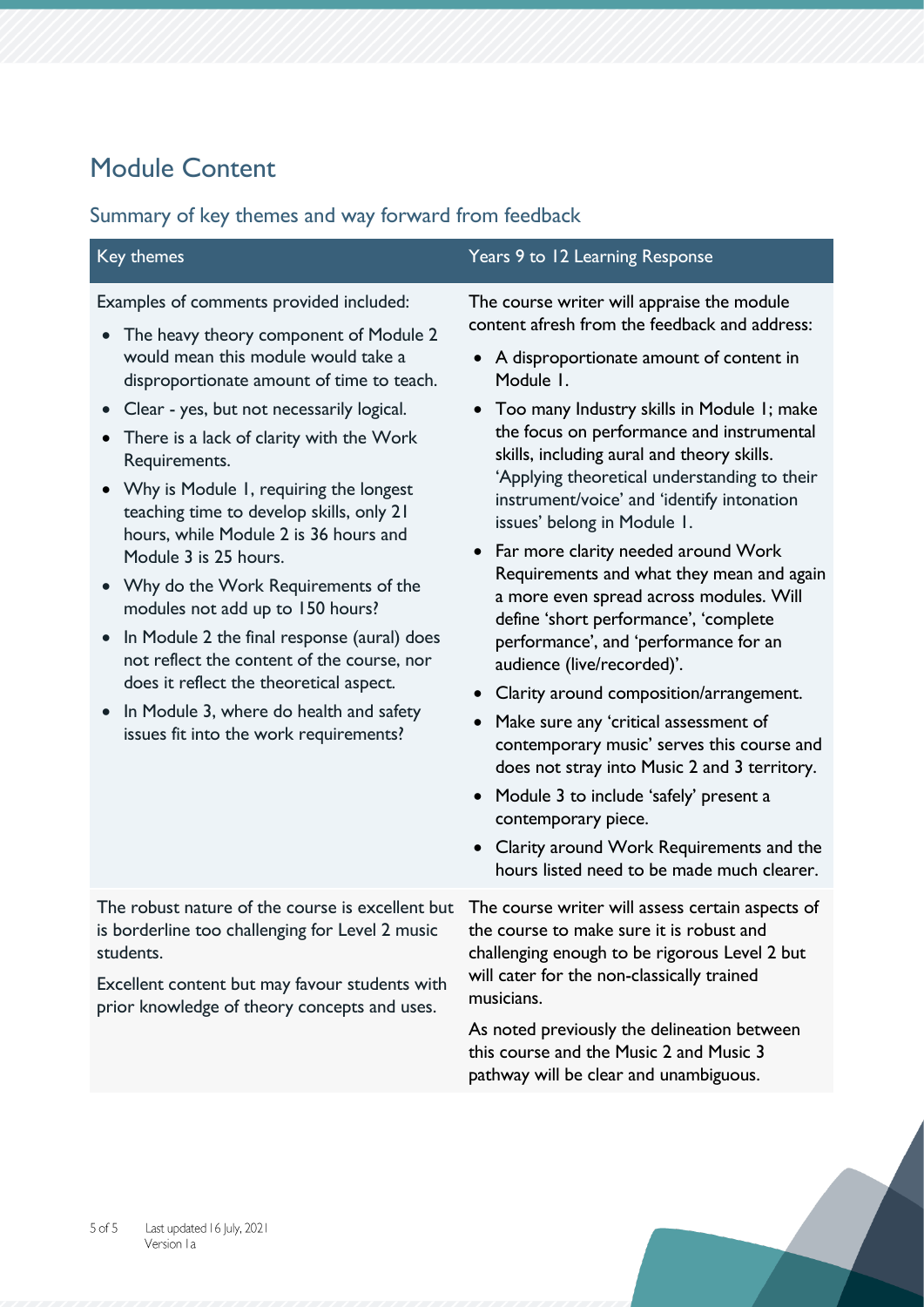# Criteria and Standards

| Key themes                                                                                                                                                                                                                                                                                                                                                                                                                                                                                                         | Years 9 to 12 Learning Response                                                                                                                                                                                                                                                                                     |
|--------------------------------------------------------------------------------------------------------------------------------------------------------------------------------------------------------------------------------------------------------------------------------------------------------------------------------------------------------------------------------------------------------------------------------------------------------------------------------------------------------------------|---------------------------------------------------------------------------------------------------------------------------------------------------------------------------------------------------------------------------------------------------------------------------------------------------------------------|
| The wording of Criterion 3 was discussed,<br>particularly noting:<br>'Compose and perform original music<br>and/or songs in contemporary styles that<br>creatively respond to contexts, ideas or<br>issues.' When students are involved in song<br>writing, they do not always respond to<br>context, ideas or issues.<br>• Would prefer this criterion to be changed<br>to 'compose and perform original music<br>and/or songs in contemporary styles' to<br>make this more open-ended for different<br>students. | The course writer can build more flexibility into<br>the criteria:<br>• As students may work as instrumentalists or<br>songwriters and may also not always<br>necessarily 'respond to context, ideas or<br>issues'<br>By changing to 'compose and perform<br>original music and/or songs in contemporary<br>styles' |
| Criterion 2 needs to be in both Module 1 and 2.<br>As it currently is set out, students are required<br>to record in Module 2 but there is not a<br>criterion under which to assess this.                                                                                                                                                                                                                                                                                                                          | • Agreed that criterion 2 needs to be in both<br>Modules 1 and 2.<br>Make clear this course does not necessarily<br>prepare students for University<br>Connections Program (UCP) Music, that is<br>the pathway from Music 3.<br>• Amend the 'care' as referring to 'desired<br>intonation'                          |
| Criteria 5 represents an ideal opportunity for<br>students to have the real-life experience of<br>coordinating, promoting, running and reviewing<br>an event.                                                                                                                                                                                                                                                                                                                                                      | Criterion 5 should also refer to marketing an<br>'event' not just an individual.                                                                                                                                                                                                                                    |
| All individuals noted the criteria enabled<br>assessment.                                                                                                                                                                                                                                                                                                                                                                                                                                                          | Noted.                                                                                                                                                                                                                                                                                                              |
| One individual noted the standards for Criteria<br>3-6 enable progression.                                                                                                                                                                                                                                                                                                                                                                                                                                         | Noted.                                                                                                                                                                                                                                                                                                              |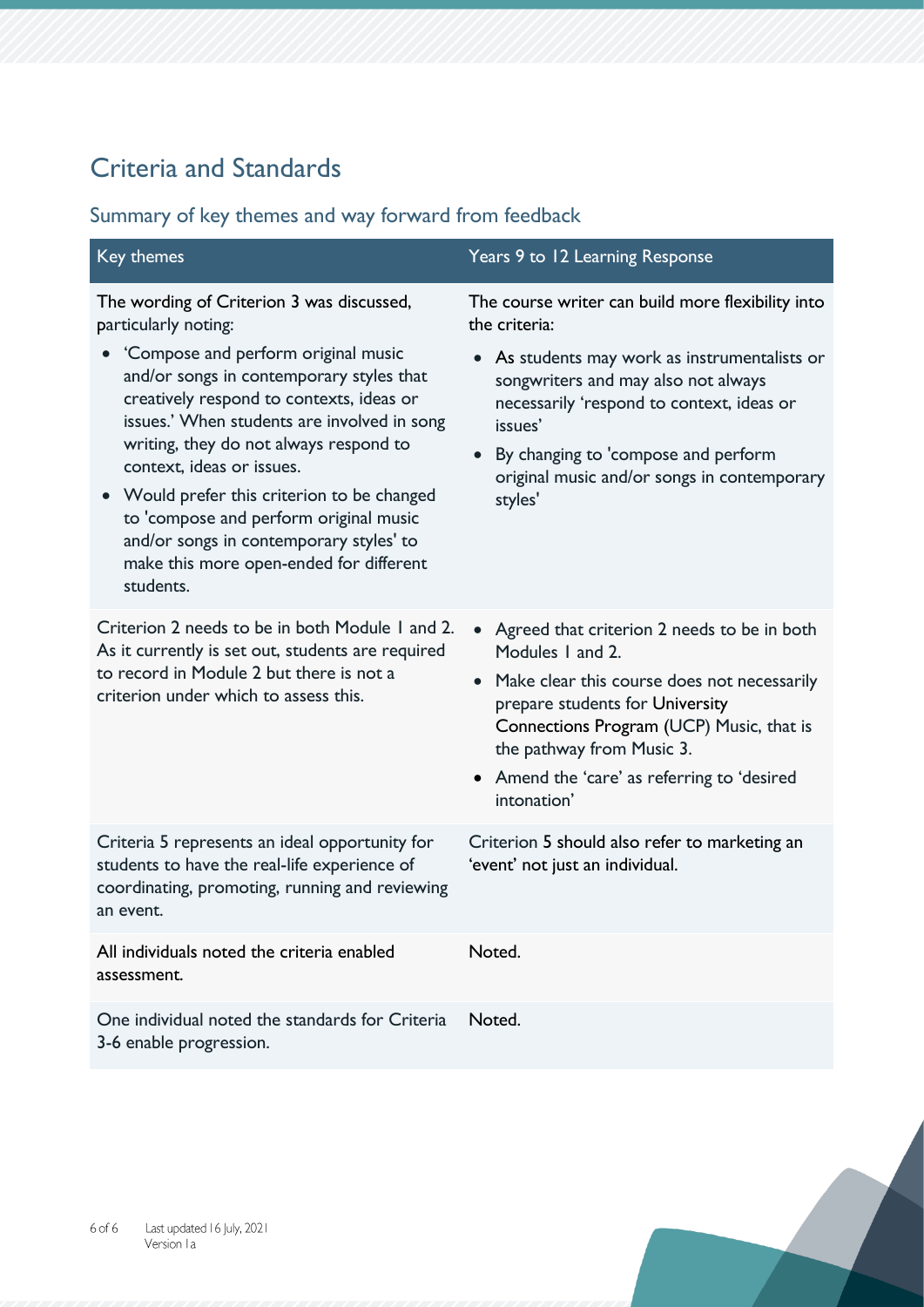# Appendix 1 - Line of Sight

#### Summary of key themes and way forward from feedback

| Key themes            | Years 9 to 12 Learning Response |
|-----------------------|---------------------------------|
| No feedback received. | No action required.             |

# Appendix 2 – Alignment to Curriculum Frameworks

#### Summary of key themes and way forward from feedback

| Key themes            | Years 9 to 12 Learning Response ' |
|-----------------------|-----------------------------------|
| No feedback received. | No action required.               |

# Appendix 3 – Work Requirements

| Key themes                                                                                                                                                                                                                                                                       | Years 9 to 12 Learning Response                                                                                                                     |
|----------------------------------------------------------------------------------------------------------------------------------------------------------------------------------------------------------------------------------------------------------------------------------|-----------------------------------------------------------------------------------------------------------------------------------------------------|
| Yes, requirements seem appropriate.<br>Some of the definitions were unclear, including:<br>• Short response, extended response, short<br>task<br>• Short performance, complete performance<br>See note below regarding 'recommended Work<br>Requirements' instead of 'mandated'. | As noted previously the definitions for Work<br>Requirements needs further clarification.                                                           |
| Suggestions included:<br>The teacher should be able to create their<br>own Work Requirements based on the<br>context of their music department.<br>• Would like to see Work Requirements<br>changed to 'Recommended Work<br>Requirements' to allow flexibility.                  | The course writer will have to follow<br>parameters given for all Work Requirements<br>and will investigate whether flexibility can be<br>provided. |